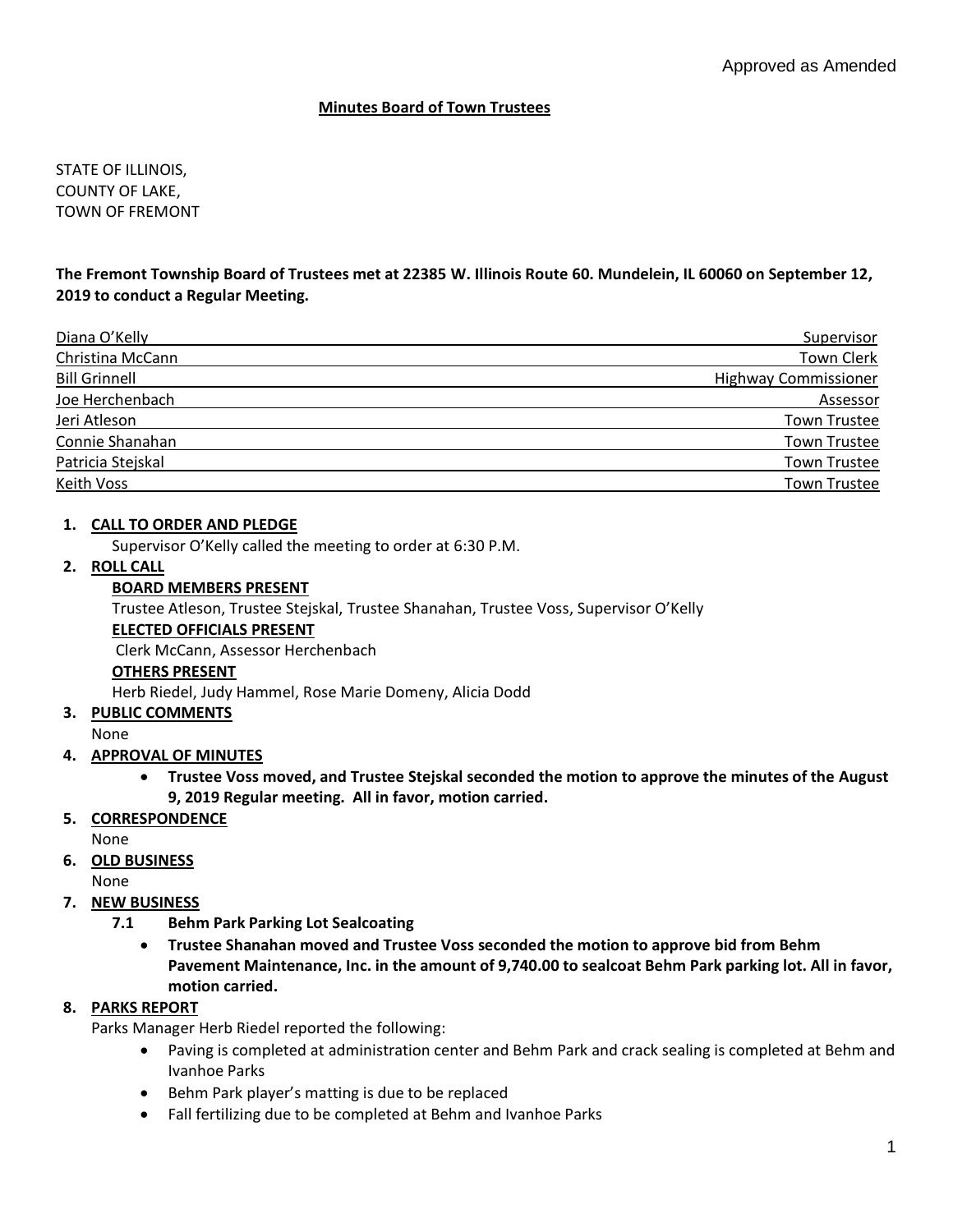- Park irrigation systems due to be shut down on October 21st and 22 $^{\text{nd}}$
- Minor repairs will be done on concrete application at front of administration center

# **9. CERT REPORT**

CERT team leader Pat Stejskal reported the following:

- August 24 helped with Recycling event at Fremont Township, serving 200+ cars
- September 12 *Are You Prepared for an Emergency?* at Prairie Crossing Charter School 1531 Jones Point Rd, Grayslake
- October 21, 7pm Quarterly Team Meeting on CERT Incident Command

# **10. COMMUNITY GARDEN REPORT**

Alicia Dodd reported the following:

- Produce being harvested with excess going to the Chapel's food pantry
- CLC permaculture class visited to explore the garden design
- Corporate company used garden as back drop for corporate photos
- Herb spiral and hoop house will be redesigned and reinforced in the fall
- A sign will be added to rain garden
- Another Eagle Scout project is almost completed

# **11. ELECTED OFFICIALS' REPORT**

# **Assessor**

Assessor Joe Herchenbach reported the following:

- Blue property assessment cards to be mailed September 19
- Six County "help centers" will be open to the public during the appeal process (30 days)
- Assessor's office will purchase a new laptop (old one is years old) to use during appeals at Board of Review sessions.

# **Clerk**

No report

# **Highway Commissioner**

Herb Riedel reported the following:

- Will meet with Sylvan Lake residents on September 18 regarding spillway project which is due to go to bid this fall
- West Shoreland Creek Restoration project due to begin this week
- Working with Countryside Lake residents to test phosphorus levels in the back bay
- Some road patching is still happening
- Owens Road culvert replacement is nearly finished

# **Supervisor**

Supervisor O'Kelly reported the following:

- Getting a lot of calls for appointments with the volunteer SHIP counselor who is due to begin work two days a week in the middle of October
- Recycling event was very successful with over 200 vehicles serviced. Thank you to all volunteers and highway department crew for their assistance. All fire extinguishers went to the Countryside Fire Department and electronics were transported to Grant Township. Local resident was very happy to see recycled instruments go to the Jack Benny Center in Waukegan where she first learned to play the clarinet
- Park on Park Car Show donated raffles funds to the food pantry
- Del Webb residents also selling raffle tickets and donating proceeds to the food pantry
- Held another meeting with local waste haulers. Met with Dan Prezell and Walter Willis (SWALCO) to review RFP document. RFP scheduled to go out in October with a program start date of April 2020 if all goes well
- Attended PACE transportation meeting. Vernon Hills interested in joining the program